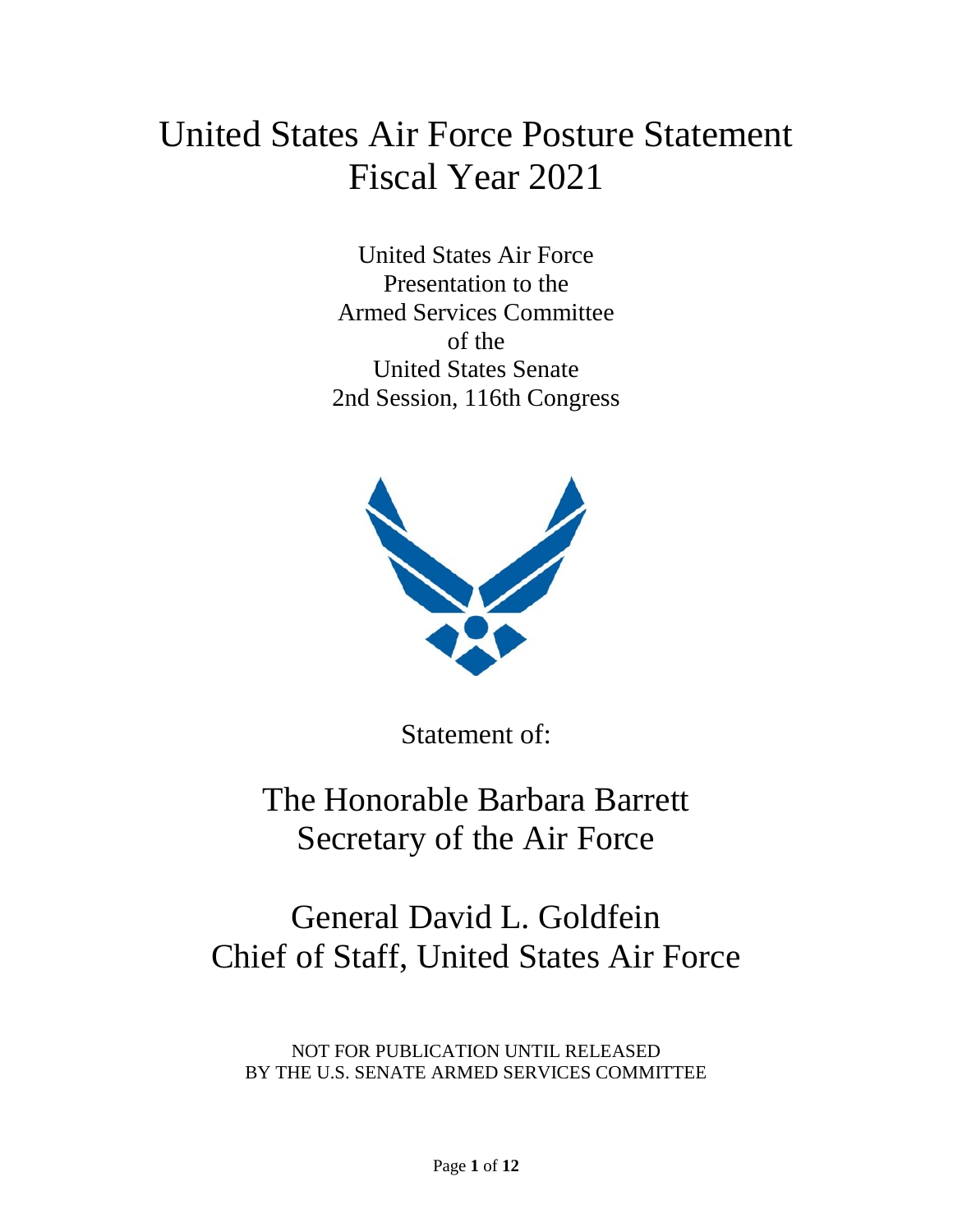### United States Air Force Posture Statement Fiscal Year 2021 President's Budget Request

Statement of: The Honorable Barbara Barrett Secretary of the Air Force

General David L. Goldfein Chief of Staff, United States Air Force

#### **AIR FORCE DESIGN FOR GREAT POWER COMPETITION**

The international security environment is rapidly changing and becoming increasingly complex. China and Russia present real and growing threats to the national security of the United States and our allies. They continue to employ aggressive tactics to coerce neighbors, suppress dissent, and undermine freedom. Iran and North Korea seek outsized regional influence through violent extremism or the pursuit of nuclear weapons. These and other nations are pursuing capabilities specifically designed to limit or negate the advantages of the United States and our allies.

The 2018 National Defense Strategy (NDS) reoriented United States defense strategy to focus primarily on great power competition with China and Russia. This shift profoundly changes the conversation on U.S. defense strategy, plans, and programs. We are developing new operational concepts to focus on more fully integrating joint military capabilities across warfighting domains. We will employ U.S. military forces in more distributed ways as we build technologies to connect those forces into advanced battle networks.

The United States Air Force has been working to align with the NDS for several years. In 2018, we needed Congress' help to recover from the damaging effects of sequestration and halt declining readiness across the force. The NDS and Nuclear Posture Review (NPR) were also released in 2018, and we began to align future conventional and nuclear forces design with the guidance in these documents.

In 2019, we continued readiness recovery, making significant gains across multiple aircraft and spacecraft fleets and mission sets. The Air Force also worked with Congress to make essential decisions on two important programs—the Joint Surveillance Target Attack Radar System (JSTARS) and the Overhead Persistent Infrared (OPIR) satellite system—that set the tone for future modernization. The plan for recapitalizing these platforms had to change as they would not have survived in future conflict given the emerging threats. We moved away from developing large, vulnerable aircraft and satellite systems, and instead pursued the Advanced Battle Management System (ABMS) and Next-Generation OPIR. These systems are essential to robust Joint All-Domain Command and Control (JADC2) and the networked future force.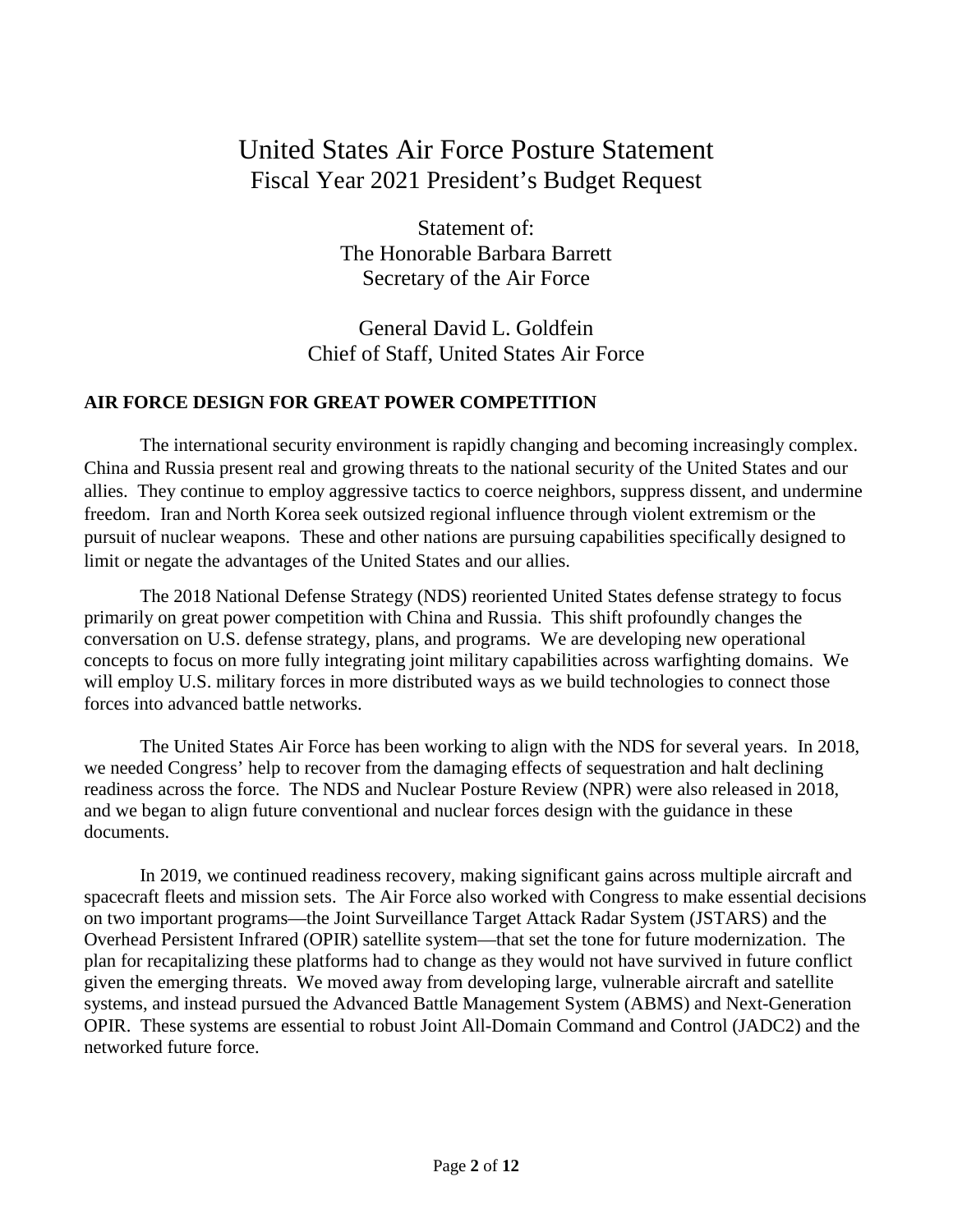The Air Force's 2020 budget submission was our first informed by and focused directly on 2018 National Defense Strategy implementation. The demands this strategy placed on the Air Force drove Congress to ask: what forces are required to successfully execute the NDS? The *Air Force We Need* study assessed the baseline capacity required to meet NDS objectives, assuming current capabilities and concepts, at medium risk based on Combatant Commander Operational Plans and Timelines. As we established this baseline, we also made key organizational changes to drive toward future capabilities and concepts. Significantly, we helped launch the U.S. Space Force which now stands as an equal branch of the military.

In preparation for the 2021 submission, the Department of the Air Force conducted an exhaustive review of our portfolios and made hard decisions to better align with the NDS. Some choices required investments in the future at the expense of legacy platforms. In doing so, we will accept calculated short-term risk to pursue the Secretary of Defense's goal of irreversible momentum toward NDS implementation. We conducted multiple, complex wargame scenarios to assess alternative warfighting approaches against a peer adversary. We shared the results with Congress over the past year and talked openly about the implications for our Air Force. This 2021 budget reflects current analysis on the Air Force We Need for the future.

To achieve the objectives of the NDS, the United States Air Force will pursue an integrated design and field modernized forces that can:

- **Connect the Joint Force** so we can more seamlessly integrate as a Joint team,
- **Dominate Space** through support of our sister service, the United States Space Force,
- **Generate Combat Power** to blunt any attack against the U.S. or our allies, and
- **Conduct Logistics Under Attack** to sustain high-tempo operations as long as needed.

In each of these areas, we will work with Congress and our sister services, industry, academia, allies, and partners to develop and field innovative solutions. While focusing on the four key investment areas above, we will also continue to provide Combatant Commanders with **Ready Forces** to conduct **Strategic Deterrence**, **Homeland Defense**, and **Counter Violent Extremism.**

Finally, **Developing and Caring For Our People and Their Families** is an enduring imperative. American parents have entrusted their sons and daughters to our care. It is our sacred duty to ensure they are properly organized, trained, equipped, and courageously led. It is also our responsibility to take care of their families. With the enduring support of Congress, we will continue to provide them the resources and support they deserve.

#### **UNITED STATES AIR FORCE DESIGN PRIORITIES**

#### **CONNECT THE JOINT FORCE**

Modern warfare is increasingly all-domain. Conflicts are not limited to the air *or* space *or* land *or* sea *or* cyber. Rather, they involve engagement in and effects across many or all domains, simultaneously. To prevail, the future joint force must be prepared to employ Joint All-Domain Operations (JADO), where individual military activities are more than synchronized or deconflicted.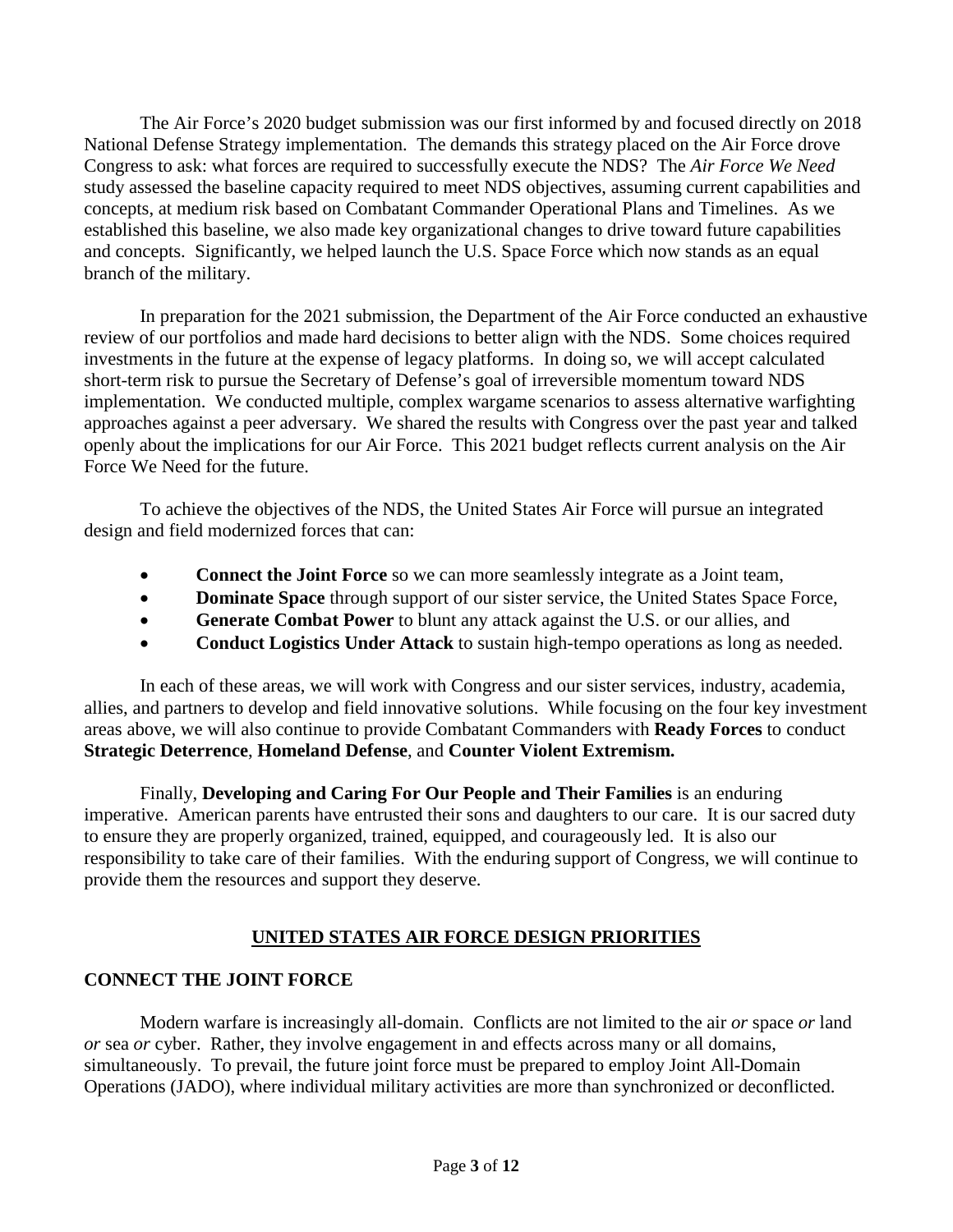Instead, activities in one domain *enhance* the effectiveness of those in other domains and compensate for vulnerabilities.

Joint All Domain Operations as a new Joint Warfighting Concept creates simultaneous dilemmas for adversary forces, overwhelming them with too many threats to counter successfully. The Air Force will generate windows of superiority in air and cyberspace, with the joint force converging on the most important targets at speed and scale. When the Air Force employs in concert with Army, Navy, Marine Corps, and Space Force capabilities, opponents will have to defend their forces across all domains, all the time.

The Air Force will enable JADO by helping connect all forces into a cohesive battle network in ways they are not connected today. For example, our fifth-generation aircraft cannot easily share data with some legacy fighters, sensors on many Navy ships cannot cue Army Air Defense Artillery batteries, and Soldiers and Marines in battle cannot always access real-time video feeds from our international partners. The key to this effort is to build on our Advanced Battle Management System investments. ABMS is the foundation of true Joint All-Domain Command and Control which enables convergence of joint combat power. JADC2 connects sensors, systems, and weapons from different services and nations to allow the seamless sharing of information to all friendly forces. Our FY21 budget includes funding to develop the network, connectivity, and infrastructure for this critical capability while working closely with joint, interagency, and international partners.

The Air Force is leading efforts to develop JADC2, and early experiments are already yielding positive results. A recent demonstration in Florida connected Air Force aircraft, Space Force sensors, Navy surface vessels, and Army Air Defense Artillery units to successfully defeat a simulated cruise missile attack. This joint team achieved 26 of 28 connectivity objectives and a series of firsts in this initial effort to effectively employ JADC2 in an operational setting directly supporting the Commander of USNORTHCOM/NORAD in defense of the homeland. This FY21 budget accelerates JADC2 experimentation, and the next demonstration is planned for April 2020.

To achieve true JADC2, this budget invests in digital engineering and common data architecture to connect our Air Forces with Army, Navy, Marine Corps, Space Force, and international teammates. Success in modern warfare requires a digital infrastructure with more open data systems than we have today. As part of these efforts, we will continue investments in the Digital Air Force initiative as we transition from in-house communications networks to an Enterprise Information Technology as a Service framework, using best practices of industry. This allows Airmen to focus more on warfighting and less on maintenance of our networks. The FY21 budget expands investments in technology solutions that streamline non-essential tasks for our Airmen.

#### **DOMINATE SPACE: THE UNITED STATES SPACE FORCE**

Maintaining a position of advantage in space is essential to winning in future conflicts. The President formally declared space a warfighting domain in March 2018 with the announcement of the new National Space Strategy. On 20 December 2019, the President and Congress established the United States Space Force as the newest branch of the Armed Forces, an historic milestone for our nation. The standup of the U.S. Space Force is a critical priority for the Department of the Air Force. The Air Force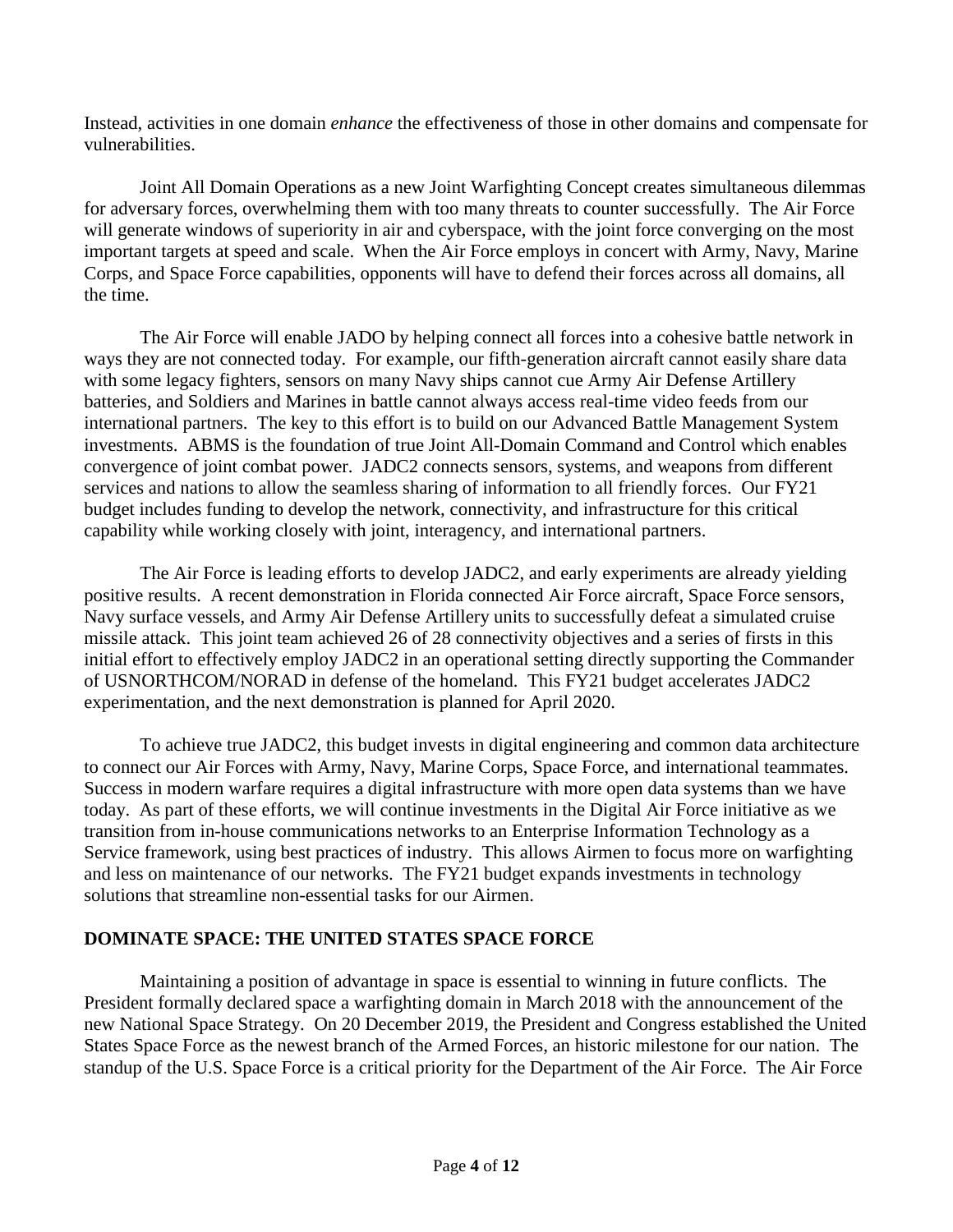will aggressively support our sister service as they develop the capabilities, warfighting doctrine, and expertise needed to outpace future threats.

While the Space Force will eventually drive budgets, personnel, and operations of our space capabilities, the Air Force retains many systems and personnel in the near term. We will work with our joint teammates to support the transition of space systems and the professionals who employ them.

#### **GENERATE COMBAT POWER**

To prevail in future conflict, the joint force must generate sufficient combat power to blunt an attack against the U.S. or its allies. The Air Force will deliver rapid, lethal warfighting capability to Combatant Commanders. Air forces are expected to arrive first because we fly into theater and are then called to halt enemy activity while follow-on joint and allied forces are brought to bear. This budget continues critical recapitalization across multiple missions to include the B-21, KC-46, F-35, F-15EX, HH-60W, and T-7 fleets along with the critical munitions and sensor suites required for Joint All-Domain Operations.

In addition, this budget modernizes existing platforms that will fly well into the next two decades. Examples include a modernized B-52 with new engines and upgraded radar technology and munitions delivery options; updated F-16s with advanced fire control radars and datalinks; and the venerable A-10 which will provide close air support to ground forces well into the 2030s. Connecting these platforms, sensors, and weapons through ABMS and JADC2 will maintain their viability and combat lethality.

The fighter force is one example of how this budget invests in a new way of generating combat power. The Next-Generation Air Dominance (NGAD) program is maturing novel technologies for the networked, multi-domain joint force. NGAD will integrate legacy and future platforms with a mix of manned, unmanned, and optionally-manned aircraft.

This budget continues to fund Air Force investments in the intelligence, surveillance, and reconnaissance (ISR) platforms, systems, and capabilities that enable current joint force operations. At the same time, it lays the foundation for an architecture that will eventually link sensors, shooters, and decision makers. The Air Force seeks to balance both near- and long-term risk by right-sizing the ISR available to dominate today's fight, while building the ISR enterprise necessary to provide decision superiority to the joint force in the future.

This budget takes full advantage of breakthroughs in digital design technology by investing in three critical areas: digital engineering, agile software development, and open systems architectures. Recent application of digital design technology in the T-7 program resulted in an 80% reduction in assembly hours versus conventional aircraft design and manufacturing methods. This engagement with industry will allow us to develop smaller fleets of new aircraft much faster with rapid technological innovation and adaptation. It is not good enough to procure better airplanes and satellites; rather, we must design and build systems differently today.

This budget submission pursues advanced technologies and incorporates them into our weapons and platforms. These technologies include **hypersonic, directed energy, autonomy, cyber,**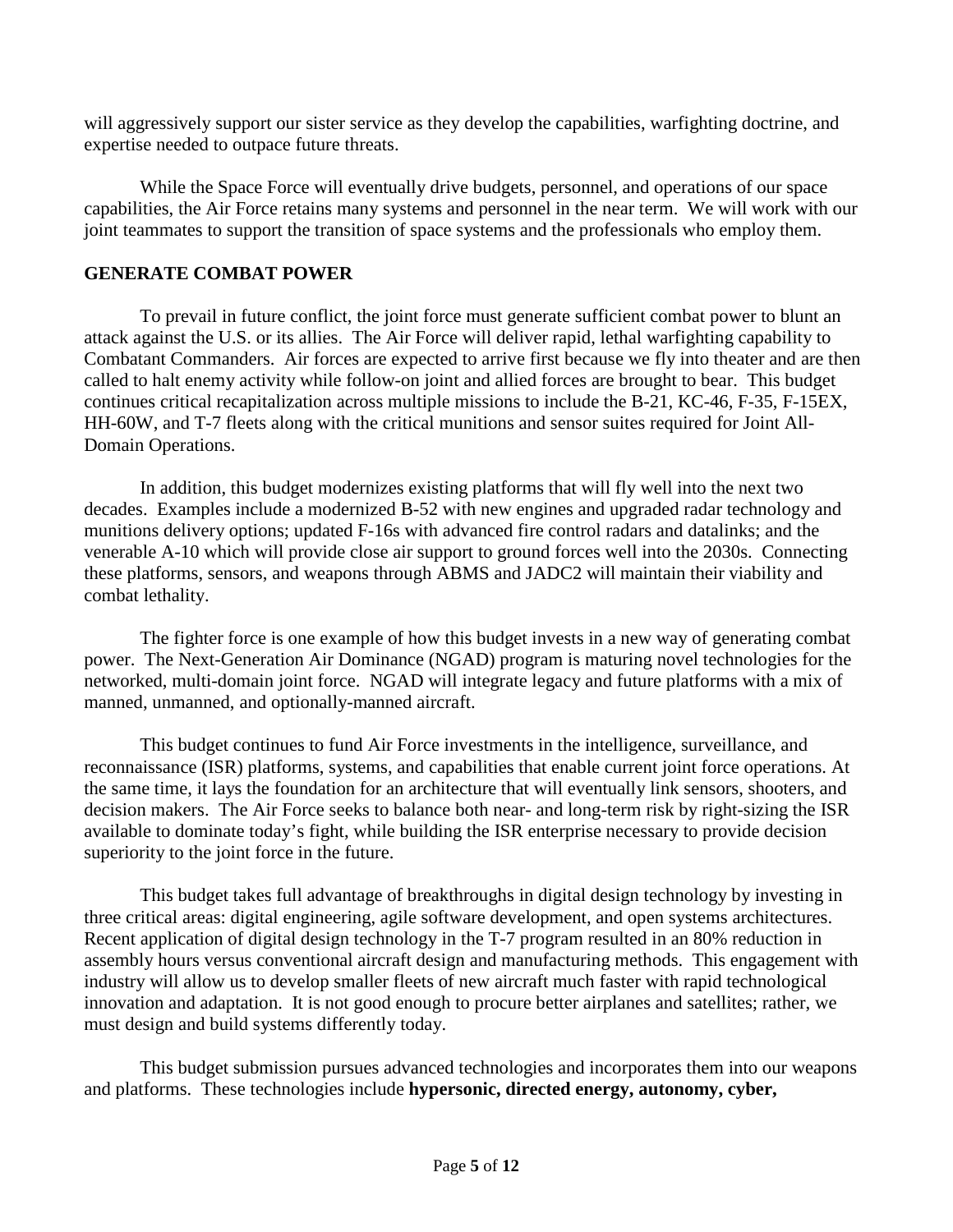**propulsion,** and **mass weapon payload systems**. These future capabilities will complement existing systems to allow us to achieve effects against enemy targets, kinetically or non-kinetically, in all domains, at speed and scale previously unseen.

Even as we generate combat power in new ways, humans will still operate in many of our combat aircraft. This will place them in harm's way and potentially require their rescue from hostile areas. Recovering isolated personnel remains a no-fail mission, so we are continuing our efforts to modernize our rescue aircraft. In 2019, we began testing our first HH-60W aircraft. This budget continues acquisitions as we recapitalize the helicopter fleet. In 2021, we will retire the first 27 legacy HH-60 aircraft.

#### **CONDUCT LOGISTICS UNDER ATTACK**

Since the end of World War II, the United States has relied on established, fully-supplied, and well-defended bases. Today, American forces are extremely efficient in deploying large numbers of people, materiel, and weapons systems across the globe to fight from a small number of forward operating bases with well-developed infrastructure.

Our assessment, in line with the NDS, indicates that future battlefields will not allow us to fight this way, so we must be prepared to *move to win*. The Air Force will invest in forward-based stocks to enable forces to rapidly deploy to distributed forward locations. These locations will vary in size, setup, and security, so we must be postured to protect our forces and make it difficult for enemies to target them.

Logistics will need to be lean and agile, allowing us to rapidly move people and materiel to and within a theater. As we reinvent logistics, the Air Force is investing in future transportation platforms and autonomous capabilities. We will continue to develop and field future vertical lift to move smaller amounts of equipment quickly to many more places than in the past. In these efforts, we are closely engaged with our sister services and industry to reimagine what is possible. These capabilities will be integrated with our battle networks, so we are taking steps to reinforce supply chain security with the components, subcomponents, materials, and software incorporated into defense systems and equipment.

In addition to developing future capabilities, we will continue investing in our existing and modernized mobility aircraft fleets. The joint force will depend upon the KC-46 to provide force extension and power projection. The Air Force continues to work closely with the contractor to reach full mission-capable status. This budget retires sixteen KC-10s and thirteen KC-135s in FY21 while maintaining the required 479 tanker aircraft. We are also looking closely at the right mix between modernized and legacy tactical airlift platforms.

#### **READY FORCES**

The United States Air Force fields capabilities the nation relies upon every day. Airmen are always on duty: standing the watch in missile launch facilities; conducting intelligence, surveillance, and reconnaissance missions; patrolling and defending the cyber domain; delivering nuclear command, control, and communications capabilities; and guarding our skies. As we modernize to counter growing threats, we must also ensure that forces remain ready and able to offer options to our Nation's leaders.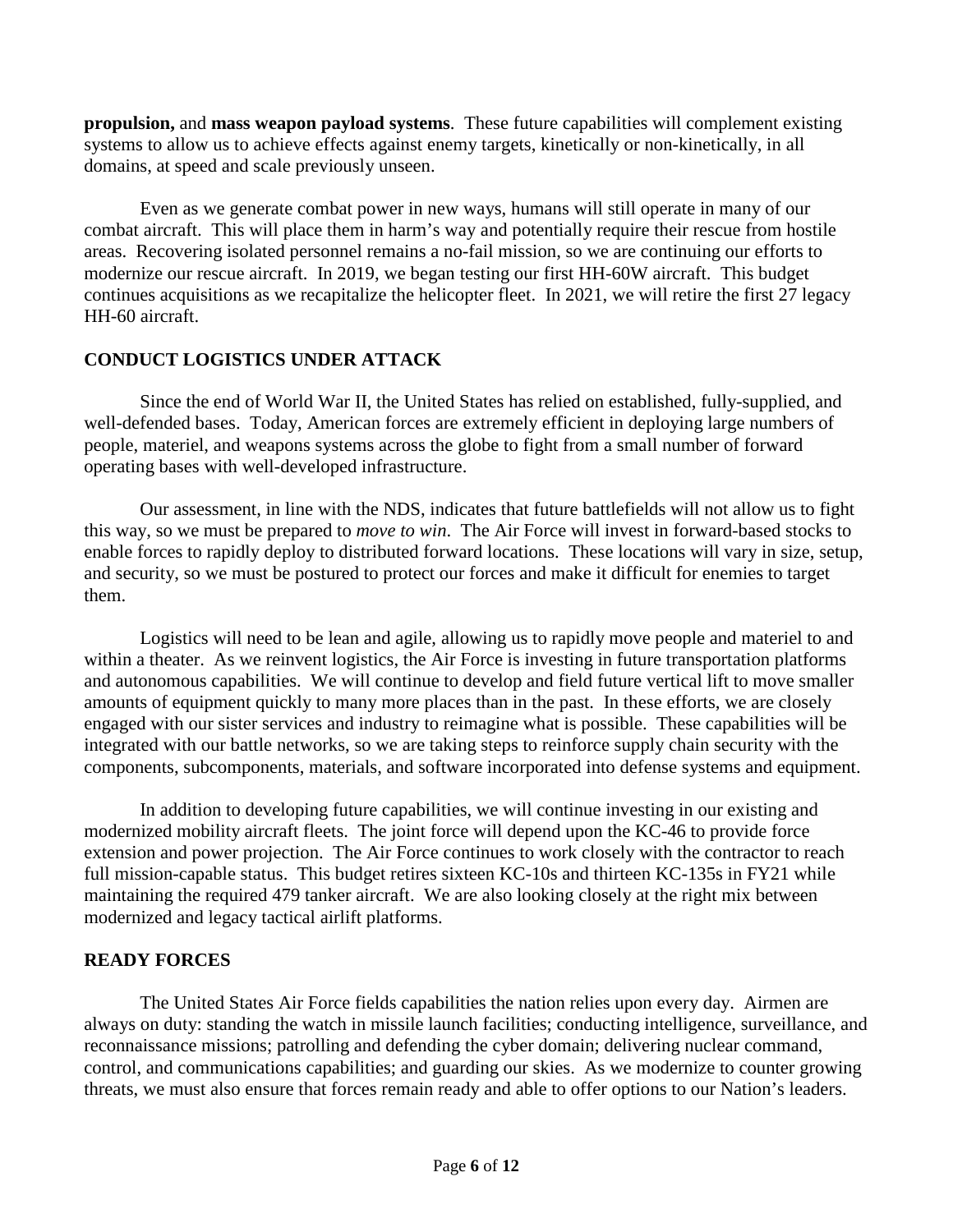The demand for Air Force capabilities across the globe remains high. Over 28,000 Airmen deployed worldwide last year as part of the joint team to deliver America's air, space, and cyber power. In 2019, our service members flew more than 75,000 strike sorties and employed more than 11,000 weapons in Iraq, Syria, and Afghanistan. Mobility forces conducted more than 27,000 airlift and refueling sorties across the U.S. Central Command area of responsibility, offloading more than 590 million pounds of fuel and moving more than 226 million pounds of cargo. Air Force personnel deployed in support of NATO collective defense missions in Poland and the Baltic States, filled continuous bomber rotations in the U.S. Central Command and U.S. Indo-Pacific Command areas of responsibility, and brought humanitarian assistance to millions of people in need around the world.

Despite this operations tempo, a major success story over the past several years has been the improved readiness across our force following the harmful effects of sequestration. We have increased mission capable rates across our pacing squadrons—our most in-demand units—and are continuing our efforts across all fleets. This budget requests \$17 billion in sustainment and support for weapons systems and \$9 billion for 1.2 million flying hours to train and hone combat proficiency.

The Air Force is also expanding investment into harnessing the power of data and the efficiencies it brings to operations. Predictive maintenance initiatives have yielded faster and cheaper maintenance for our C-5 and KC-135 fleets, and this budget expands the initiative to other aircraft. We are digitizing data from years of maintaining legacy platforms, such as the B-52, to preserve and extend some of our oldest aircraft.

In 2018, we faced major readiness deficits which negatively impacted the morale of our Airmen. With the support of Congress, we have made major improvements to readiness over the past three budget years and are now more ready than at any time in the last decade. The momentum is undeniable.

#### **STRATEGIC DETERRENCE**

Nuclear deterrence is the highest priority mission of the Department of Defense – our deterrent underwrites every U.S. military operation around the world and is the foundation and backstop of our national defense. As the steward of two-thirds of the nuclear triad, the Air Force needs the continued support of Congress to maintain the nation's credible and effective strategic deterrent. This need is even more critical today, due to the on-going evolution and fielding of other countries' strategic nuclear capabilities, including hypersonic weapons, which continue to challenge U.S. and allied security.

The Air Force is making significant investments in modernization and recapitalization programs that address both delivery platforms and weapons. Modernized versions of existing weapons, such as guided bombs, and modern replacements for existing capabilities, such as the Long-Range Standoff Weapon, will be joined by new technologies that provide advanced capabilities to the joint force. These systems are being fielded on a tight schedule that depends on stable requirements and resources to ensure our national strategic deterrence mission does not fail.

The Minuteman Intercontinental Ballistic Missile weapon system has served as the bedrock of nuclear deterrence since 1962. However, this system's service life can no longer be extended. The Ground-Based Strategic Deterrent developed in this budget represents a modern, sustainable design with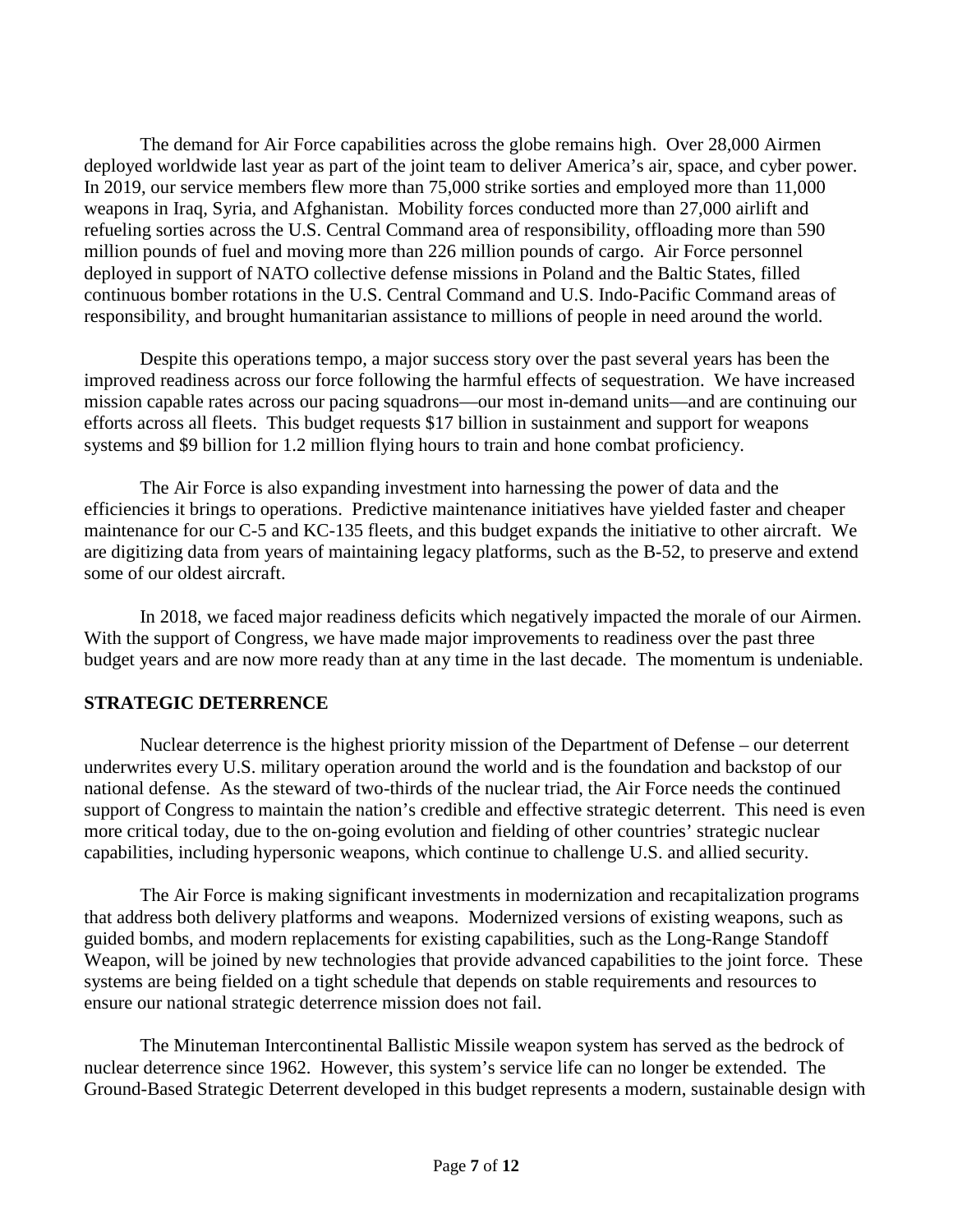the capabilities to ensure the Nation maintains its most responsive leg of the nuclear Triad well into the 21st century.

Our nuclear-capable bomber force represents the most flexible leg of the nuclear triad. The Air Force's future bomber, the B-21 Raider, is proceeding on schedule and on cost, and the initial test aircraft is progressing toward first flight. The Raider will be the core of our future nuclear-capable bomber fleet, and we are committed to fully funding the program in its current development phase to maintain our aggressive and critical timeline for bringing it online. Combined with the Long Range Standoff Weapon, investments in this budget for B-21 development and B-52 modernization will maintain America's capability to deter adversary aggression, assure allies, and project combat power across the full spectrum of conflict.

To modernize the nation's strategic and bomber forces, we propose an acceptable reduction in near-term capacity to increase overall capability. The B-1 fleet is nearing the end of its service life. For a period of time last year, only 12 of the 55 aircraft in the B-1 fleet were fully mission-capable. We propose retiring 17 B-1 aircraft in FY21 to invest in the most mission-capable bombers.

2020 is the Year of Integrated Base Defense, focusing on training and equipping our Airmen to defend bases as our primary power projection platforms as we guard our nation's critical installations and infrastructure. This FY21 budget continues developing and deploying the technology to fully integrate the command, control, and communications capabilities essential to effective base defense.

Congress has recognized the importance of modernizing U.S. nuclear forces after decades of deferred recapitalization and has fully funded these programs. We request continued support to modernize and sustain the Nation's nuclear deterrent.

#### **HOMELAND DEFENSE**

Our ready forces that support the homeland defense mission include radars and early warning systems, alert aircraft and aircrew, and supporting infrastructure. This FY21 budget invests across all these areas. The centerpiece of the overall Department of Defense budget, Joint All-Domain Command and Control, is the most essential investment we can make to enable the Commander USNORTHCOM/NORAD to have the situational awareness and the ability to bring joint all-domain capabilities to bear. We continue to partner with this team daily on the number one mission in the NDS: defense of the homeland.

Defense of the homeland includes defeating malicious threats online, where we must counter direct aggression as well as indirect sources of influence. Air Force cyber warriors are constantly at work, under the newly-reactivated 16th Air Force, to "Defend Forward" with actions to deter adverse action and defend friendly networks and information. We are also closely examining all friendly systems and capabilities to identify and mitigate potential cyber vulnerabilities and reduce the potential for adversary exploitation.

To successfully execute the Homeland Defense mission, the Air Force will continue upgrading limited numbers of existing aircraft to include modernizing the radars in some F-16s. These updated legacy aircraft will be complemented by new-build F-15EX aircraft which are significantly more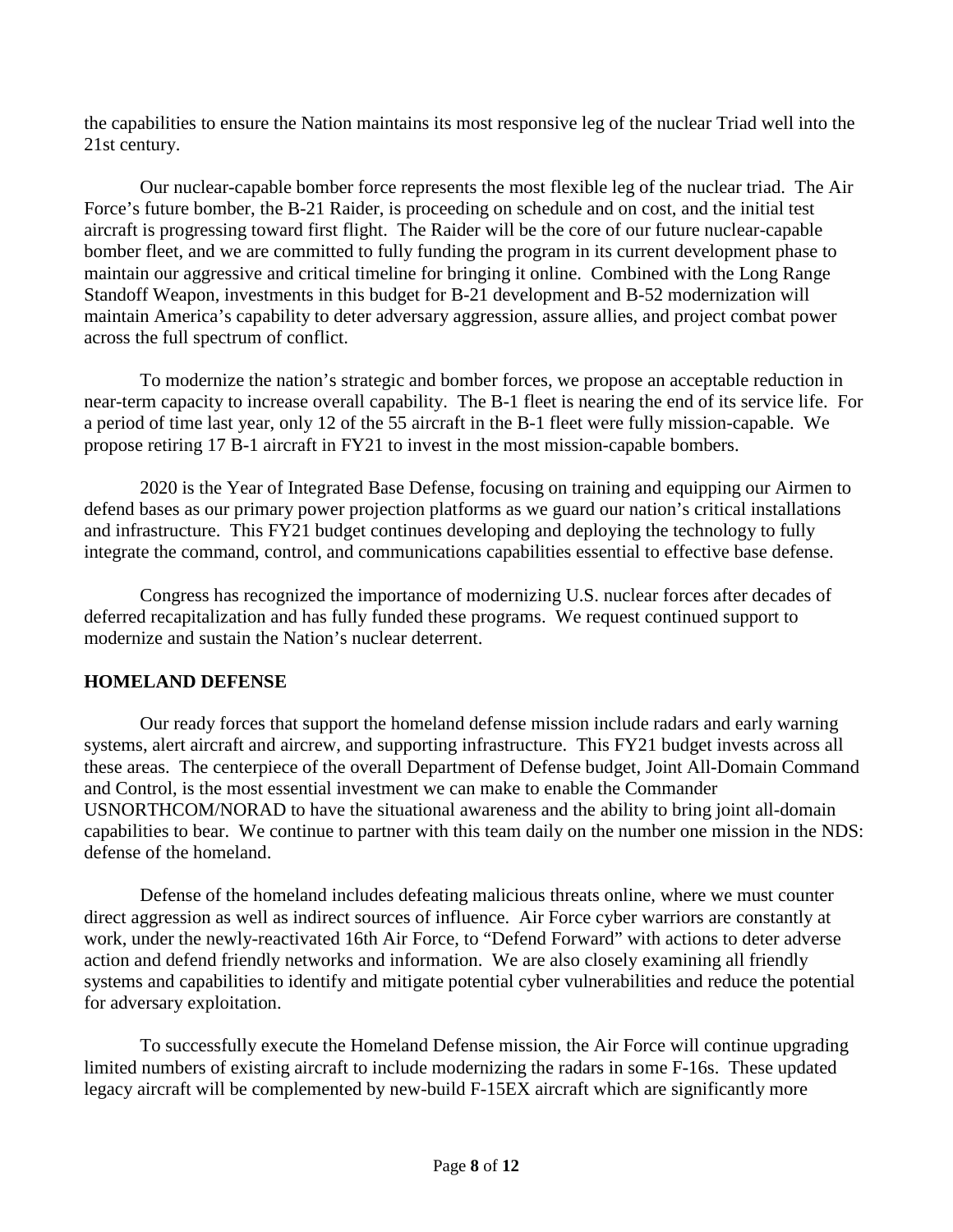capable and cost-effective than the F-15Cs they will replace, aircraft already many years past their designed specifications and no longer candidates for service life extensions. The F-15EX will help eliminate the gap between the fighter aircraft we have and the fighter aircraft we need while leveraging other nations' investments in updating the F-15 program. Ultimately, the Air Force must field a robust fighter force, anchored by the F-35, able to detect and defeat threats across a wide spectrum. Homeland defense requires a mix of 4th- and 5th-generation capabilities, and we are investing to achieve that future force.

Engagement across the globe also contributes to the Homeland Defense mission. As we build a network of partners, allies, and emerging security partners, we enlist help in deterring aggression and containing threats. We will continue to provide training and assistance to foreign nations through military equipment sales, training programs, and personnel exchanges. The Air Force remains committed to collaboration with key allies and partners, and we have accelerated and expanded combined participation in air and space operations, exercises, wargames, and education.

Residing at the intersection between the U.S. Homeland and two critical regions—Indo-Pacific and Europe—the Arctic is an increasingly vital region for U.S. national security interests. The Air Force has more missions and investments in this region than any other U.S. military service. We are a cornerstone of the Nation's defense in this region with installations positioned across Alaska, Canada, and Greenland and composed of large air bases, training complexes, and a constellation of more than 50 early-warning radars and missile defense facilities. We are continuing our investments to include the upcoming beddown of the F-35 at Eielson AFB, placing more 5th-generation aircraft in Alaska than anywhere else in the world. In addition to modernizing the world-class Joint Pacific Range Complex, we continue to build interoperability with Arctic allies and partners. Sustained future investment in modernized missile defense, enhanced space capabilities, and improved domain awareness will ensure the Joint Force can respond to contingencies in, and from, the Arctic.

#### **COUNTER VIOLENT EXTREMISM**

Countering violent extremist organizations (VEO) is a critical and complex mission that requires interagency and international cooperation. The military is one source of power available for this task, and the Air Force is at the leading edge of these efforts. Airmen of Air Force Special Operations Command (AFSOC) are engaged worldwide to counter VEOs. They are coordinating airstrikes, conducting direct action missions, employing munitions, and providing persistent armed overwatch and intelligence, surveillance, and reconnaissance capabilities.

We are also working to build partner capacity and help foreign forces combat VEOs in their own homelands. The Air Force, working with the Office of the Secretary of Defense, has split the Light Attack experiment into two separate but linked efforts. First, building on the FY19 approval to procure several AT-6 and A-29 aircraft, we are establishing two experimental detachments at Hurlburt Field and Nellis AFB. Using these aircraft as prototypes, we will continue development and fielding of a coalition-friendly battle network that increases interoperability and allied and partner contributions. Second, we will partner with U.S. Special Operations Command through our air component, AFSOC, to build requirements and rapidly field armed overwatch aircraft to support ongoing and future counter-VEO and counter-terrorism missions.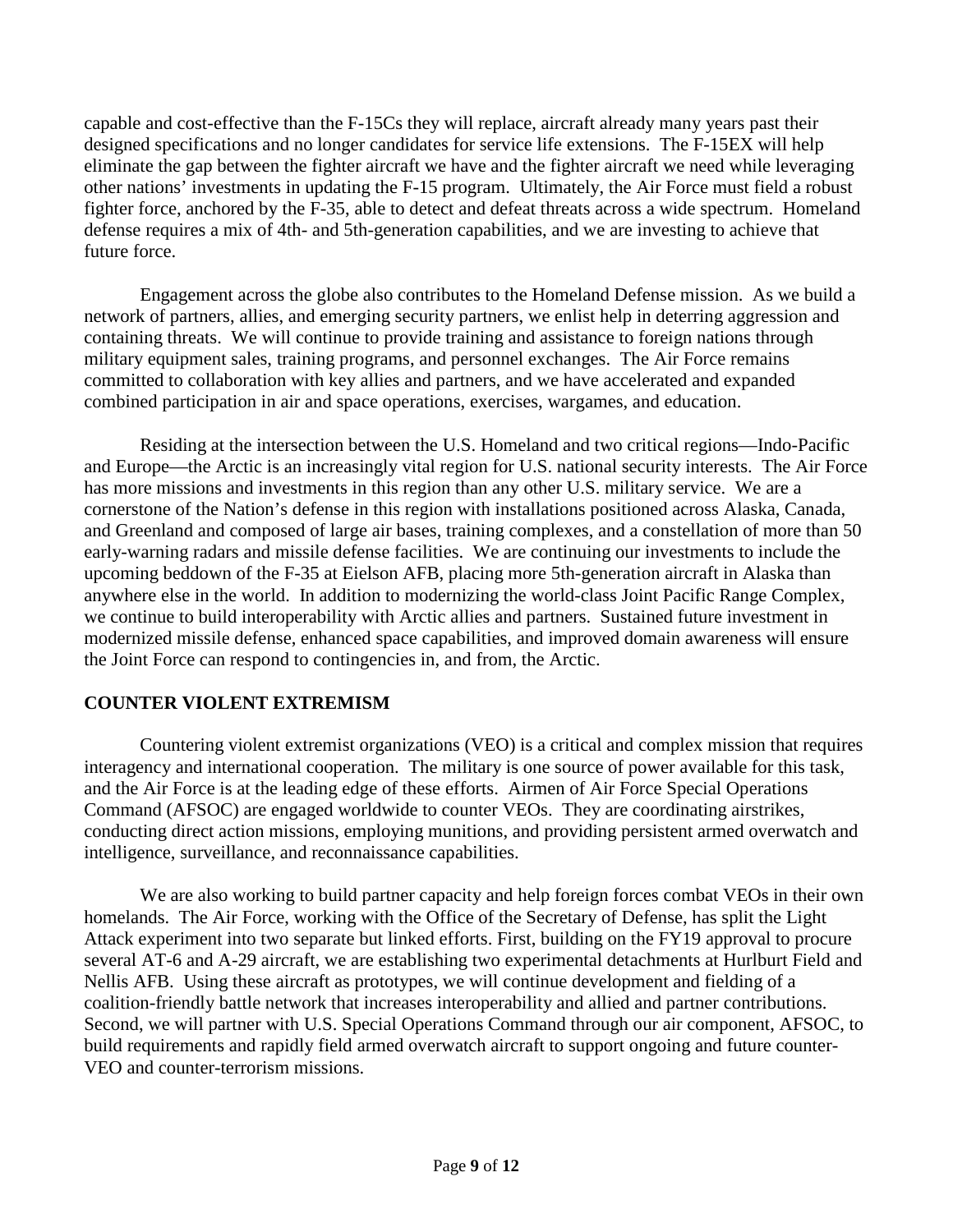These two efforts are complementary as the Light Attack experiment feeds technology and tactics, techniques, and procedures for this fight while we improve support for our Special Operations Forces engaged in combat operations. We appreciate the support of Congress as we continue this important work.

#### **DEVELOPING OUR AIRMEN**

Our platforms and systems may be the best in the world, but our most valuable assets are our people. With the support of Congress, we have grown our force over the last three budget years by 7,820 Airmen on the way to an active force of 333,700 for a total force of 699,013 authorized end strength to include Active Duty, Guard, Reserve, and Civilian Airmen. Our FY21 budget adds 1,500 additional personnel in F-35 and refueling operations, maintenance, and combat support.

Additionally, we are currently developing detailed plans to transfer more than 6,000 personnel into the U.S. Space Force in FY21. We will continue developing this cadre of Space professionals across more than 15 career fields who will eventually form the core of a Space Force that will protect U.S. interests in space well into the future. During the transition, members eligible for transfer will be provided options, depending on their specialty code, their preferences, and Service needs. We also anticipate that Airmen will continue to provide support to the Space Force across numerous other functions, to include legal, chaplain, and medical career fields.

The Air Force is continuing our efforts to develop the joint leaders essential to our future force. In order to develop and promote the right kind of leaders, we have established criteria by which we assess performance and potential. Underpinned by a foundation of impeccable character, we ask of our leaders:

- How well do they accomplish their mission?
- How well do they lead their Airmen or Space professionals?
- How do they manage the resources they have been assigned?
- How have they improved their unit?

We have also reformed our promotion boards, expanding the Line category into six competitive subcategories in order to better match personnel with requirements. Furthermore, we are eliminating below the primary zone promotions to better align the experience and rank of our officer corps with those of our sister services while allowing our leaders more time to develop the excellence and expertise they will need.

Diverse, resilient, and ready Airmen are the bedrock of the Department's readiness and lethality. We are continuing efforts to increase representation of diverse service members through a number of initiatives. These include the Rated Diversity Improvement Strategy, the Air Force Junior ROTC Flight Academy, recruiting efforts at Historically Black Colleges and Universities, and the Aviation-Inspiration-Motivation (AIM) High Outreach Program which engages young females through interaction with Air and Space Force role models. Increasing the overall diversity of our force is a warfighting imperative, and we are committed to fielding and developing a diverse Air Force.

#### **CARING FOR OUR PEOPLE AND THEIR FAMILIES**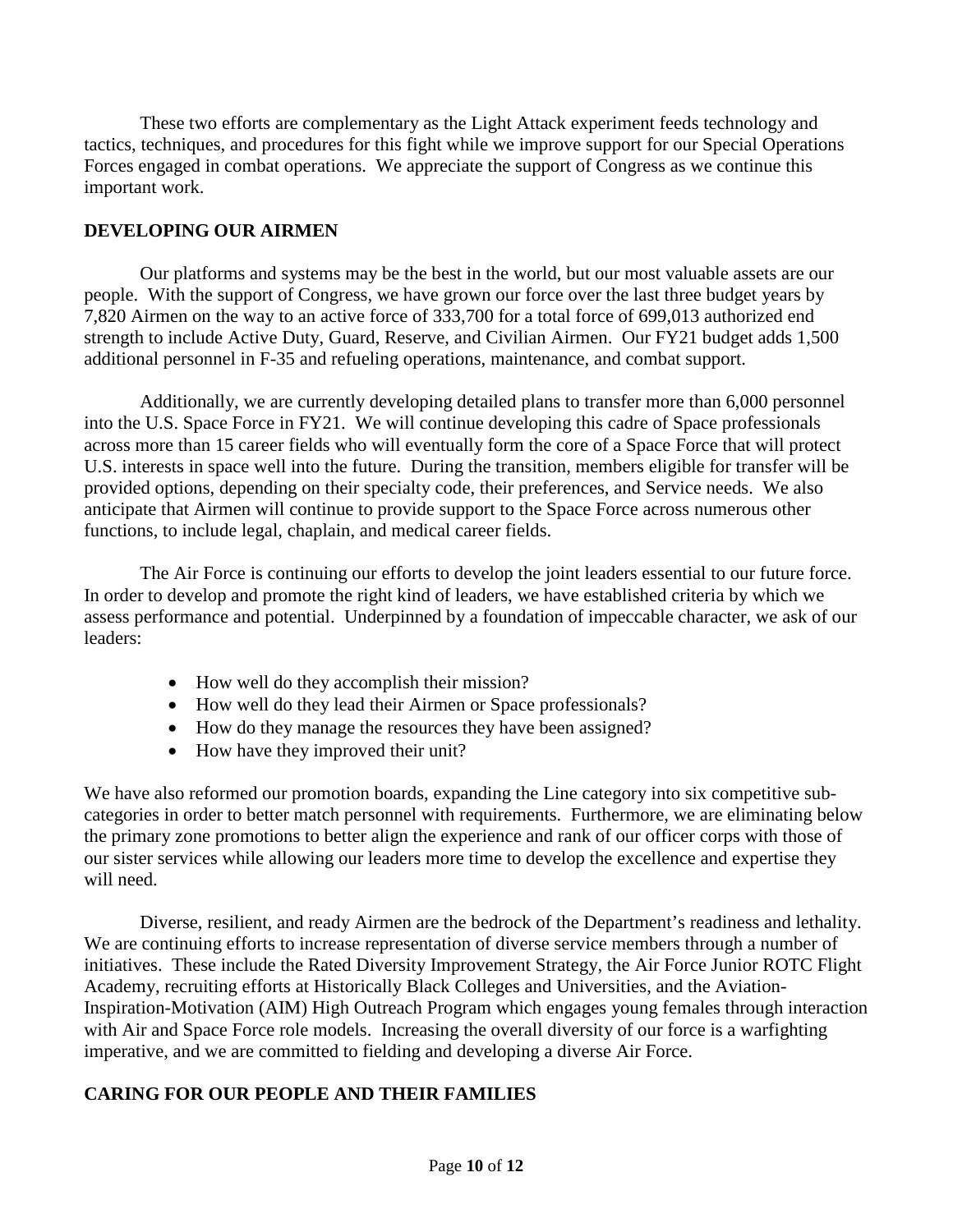While we develop our people, we must also care for them and their families. The Air Force, along with our sister services, continues to address numerous challenges. These include suicide and sexual assault, aircrew retention, personnel retraining, spouse employment opportunities, quality of schools and Privatized Military Housing, and PFAS issues affecting our installations and the communities that host them.

Suicide and sexual assault continue to be insidious threats to our force. Suicide devastates families and units, and it affects the entire Service. Sexual assault is a crime against a fellow Airman, one which is unacceptable and unthinkable. We will continue to devote resources and invest in programs, such as the True North initiative, which are designed to increase resiliency and connectedness among our Airmen. We will reinforce a culture of dignity and respect where our people feel protected, valued, and supported.

Shortages across our aircrew career fields persist as threats to readiness. We have seen signs of progress in addressing these complex and critical issues, but much work remains. We must increase production, absorption, and retention of aircrew and their families. The Air Force is employing lessons learned from Pilot Training Next, now in its 3rd major iteration, to streamline undergraduate pilot, combat systems officer, and air battle manager training programs.

Absorbing new aircrew into mission-ready units and providing necessary experience remains a challenge. Total Force partnerships help us place newly-trained members in highly-experienced units as we strive to balance experience levels across the force. These efforts require retaining aircrew, especially pilots, in higher numbers than in recent years. We are expanding the Career Intermission Program to provide flexibility and choice to our aircrews as they reach critical career decision points.

Our investments in this budget will involve some mission changes for some units, to include our Reserve and Air National Guard forces. Aircraft type or mission changes will require new skills, and we are committed to retaining and retraining personnel as we adjust capabilities. We are expanding efforts to ease transitions from Active to Reserve and Guard components, allowing increased flexibility along a continuum of service. Even with changing aircraft or missions, there are no plans to inactivate any wings at this time.

Airmen could not make the necessary sacrifices to serve without the support of their families, and the Air Force is making investments to address crucial quality of life concerns. Alongside our sister services, we will continue to advocate for reciprocal professional licensing for spouses and improved quality of schools. We have recently implemented the Support of Military Families initiative, which will explicitly consider such issues when the Department of the Air Force makes basing decisions.

A vital part of caring for our Airmen and their families is providing a safe, secure environment for them to live and work. We are addressing serious challenges with Military Privatized Housing and have directed considerable resources toward correcting substandard living conditions. This budget increases manning at the base level, providing personnel required for proper oversight of our Project Owners and advocacy for our residents. We will also continue to address the root causes of mold or moisture issues in many of our housing units. Along with our sister services, we are preparing to institute a Privatized Housing Tenants' Bill of Rights to further empower residents. We are committed